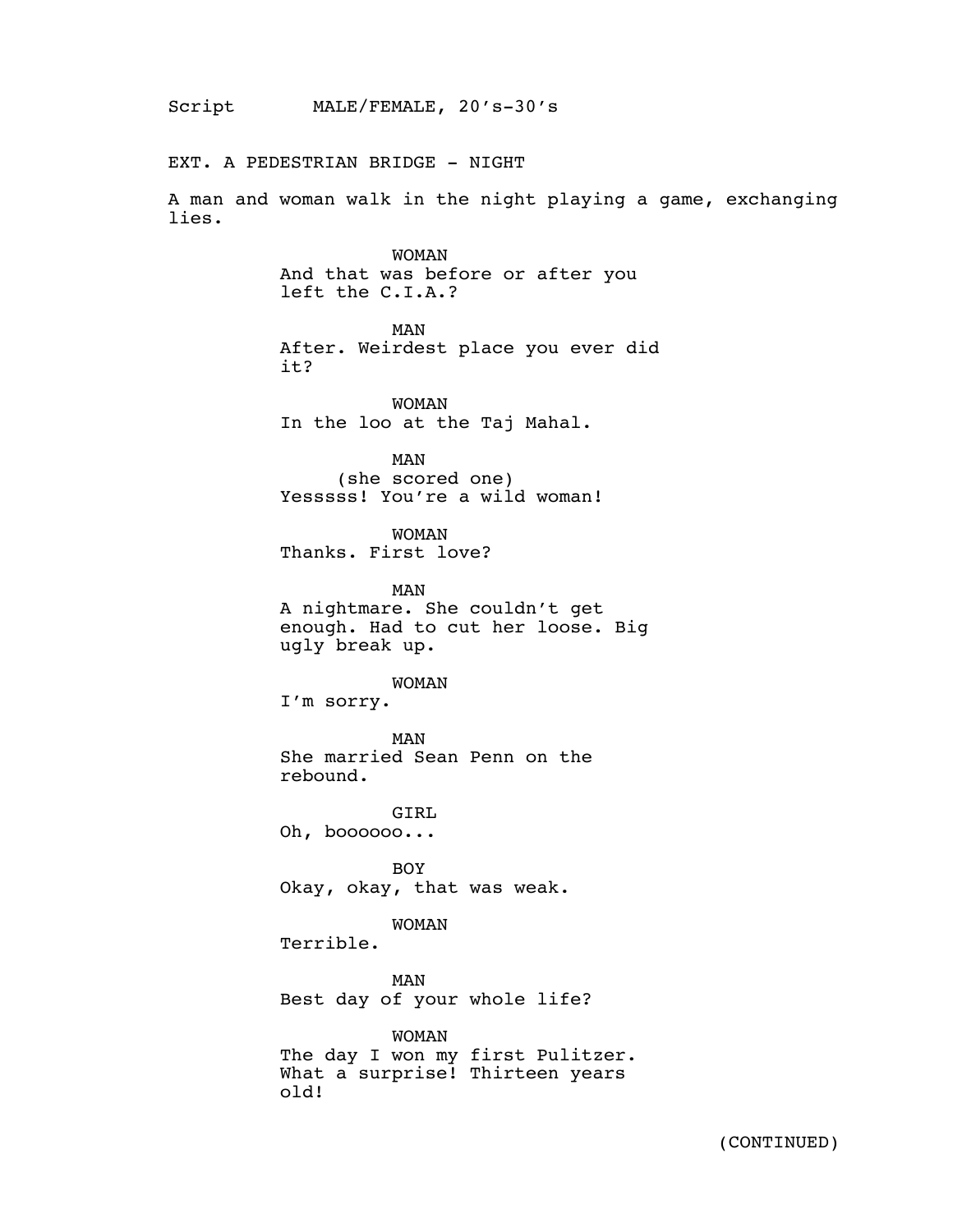## MAN

Wow, a prodigy!

WOMAN Had a training bra when I was nine!

MAN

Amazing!

WOMAN Biggest mistake?

MAN

Kicking the crap out of George Steinbrenner in a game of pool. He never got over it. And now the Yankees can't find a second baseman.

WOMAN So what is Steve Sax?

MAN

(some genuine emotion) Steve Sax?! He can't throw the ball to first base! He's Steve Garvey with a blow dryer! All those guys making millions batting two-fifty are just lucky they made it through the system.

The woman recognizes some truth in his pain.

WOMAN (Gently) I bet you're good.

MAN Strictly double A.

WOMAN Could you turn it?

MAN In a blizzard with my eyes closed.

Beat.

WOMAN (Empathetic) I haven't published a sentence.

He looks at her, seeing through their game. His look frightens and awakens something in her at the same time.

(CONTINUED)